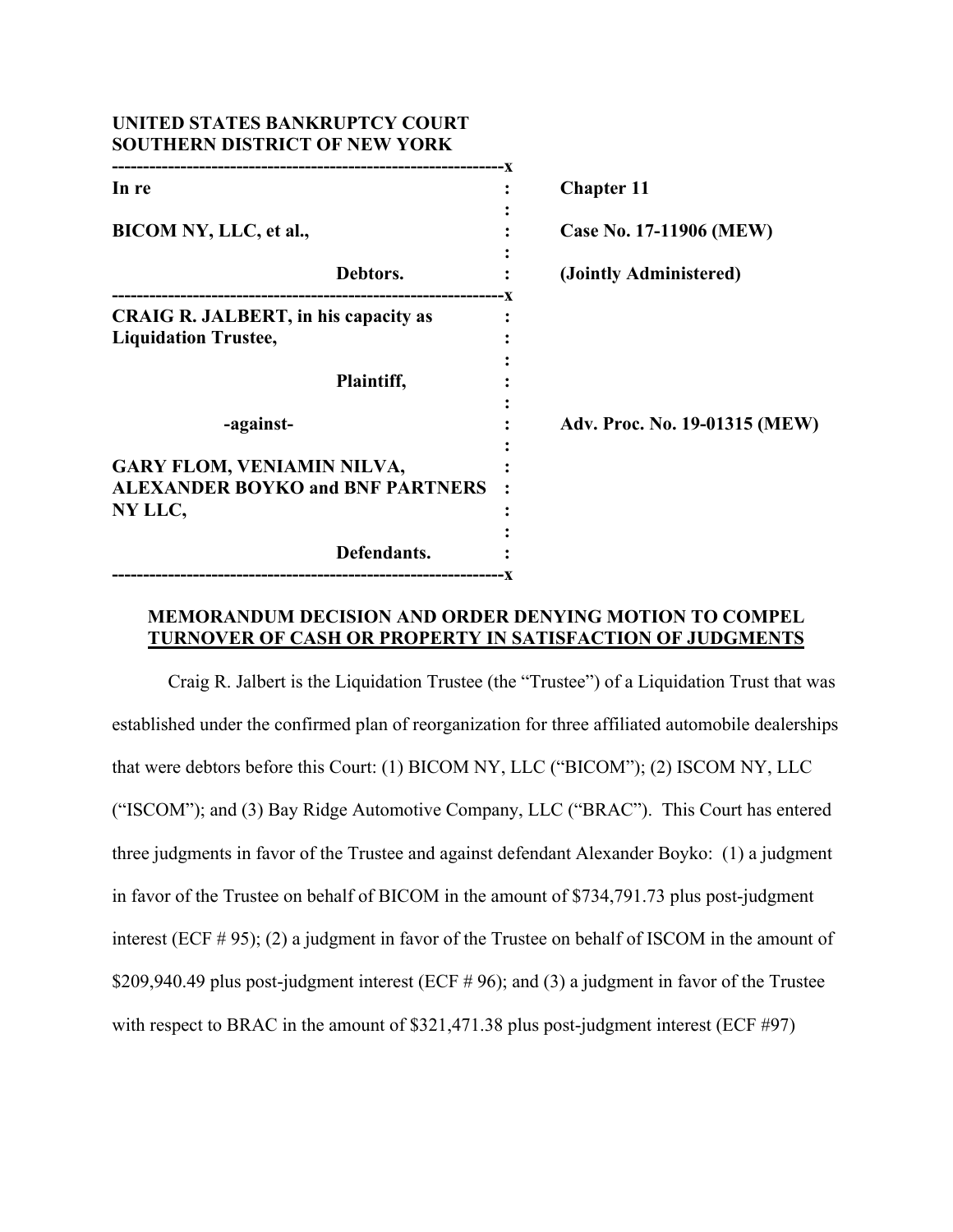(collectively, the "Judgments"). Boyko's appeal from the Judgments is pending, but the enforcement of the Judgments had not been stayed.

On September 7, 2021, the Trustee filed a motion pursuant to Fed. R. Bankr. P. 7069, Fed. R.Civ. P. 69 and New York C.P.L.R. § 5225(a), asking the Court to order defendant Boyko to turn over to the Trustee either cash or personal property sufficient to satisfy the judgment. The motion argued that Boyko had considerable wealth (he had testified at one point during discovery to his ownership of an interest in a business with a value in excess of \$100 million), that Boyko had made prior cash investments in BICOM, ISCOM and BRAC, and therefore that Boyko must have cash sufficient to satisfy the Judgments. The motion also argued that during discovery Boyko had testified to his ownership of two items of personal property: (i) stock in an entity named B2B-Center (though Boyko testified at trial in March 2021 that he no longer owned that interest), and (ii) limited partnership interests in an entity named New Hampshire Ragged Mountain Resort Investment, L.P. (though Boyko testified at trial that he was attempting to terminate or to cash out that interest). The proposed order submitted with the motion asked the Court to direct Boyko to deliver either cash or personal property to the Trustee, as the judgment creditor, in sufficient amounts to satisfy the Judgments.

Boyko filed no opposition papers. A hearing on the Motion was held on September 28, 2021.

Federal Rule of Bankruptcy Procedure 7069 incorporates the provisions of Federal Rule of Civil Procedure 69 regarding the enforcement of judgments. Civil Rule 69(a) provides as follows:

> A money judgment is enforced by a writ of execution, unless the court directs otherwise. The procedure on execution – and in proceedings supplementary to and in aid of judgment or execution – must accord with the

> > **2**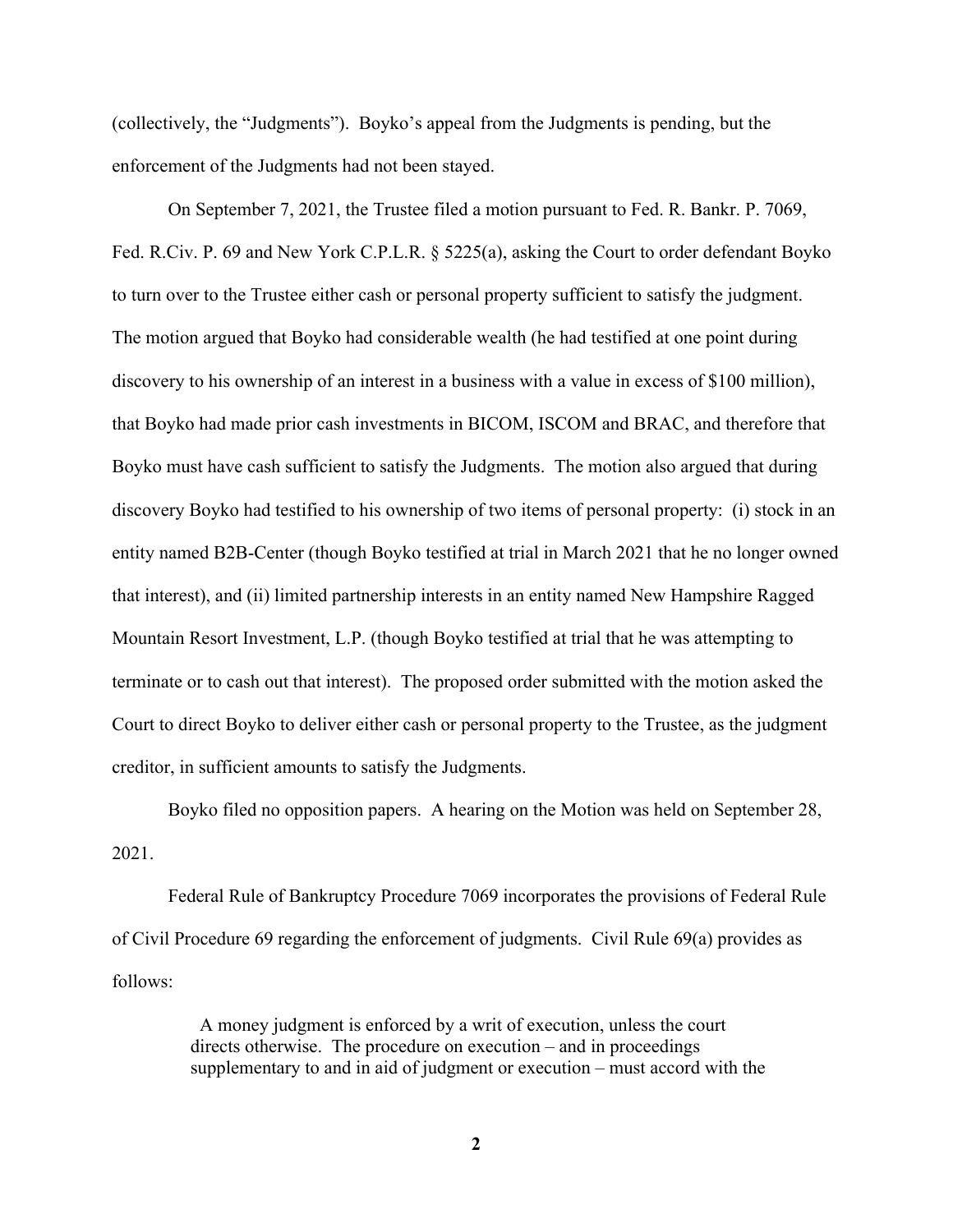procedure of the state where the court is located, but a federal statute governs to the extent it applies.

Fed. R. Civ. P. 69(a). The provision of New York law that the Trustee seeks to invoke here is

section 5225(a) of the New York Civil Practice Law and Rules, which states:

 Upon motion of the judgment creditor, upon notice to the judgment debtor, where it is shown that the judgment debtor is in possession or custody of money or other personal property in which he has an interest, the court shall order that the judgment debtor pay the money, or so much of it as is sufficient to satisfy the judgment, to the judgment creditor and, if the amount to be so paid is insufficient to satisfy the judgment, to deliver any other personal property, or so much of it as is of sufficient value to satisfy the judgment, to a designated sheriff. Notice of the motion shall be served on the judgment debtor in the same manner as a summons or by registered or certified mail, return receipt requested.

N.Y. CPLR § 5225(a).

There are a number of procedural problems with the Motion that the Trustee has filed. First, the federal rules cited above make clear that the Trustee is required to follow the "procedure" set forth in state law with respect to the enforcement of the Judgments. Section 5225(a) of the CPLR requires that a motion be served on the judgment debtor (Mr. Boyko) "in the same manner as a summons or by registered or certified mail, return receipt requested." N.Y.C.R.L.R. § 5225(a). The Trustee's counsel stated at the hearing that the Trustee had not complied with this requirement. Counsel argued that the procedural requirements of the CPLR should not be controlling since the judgment execution is sought in the federal Bankruptcy Court, but that is plainly wrong. Civil Rule 69(a) requires that the Trustee follow the "procedure" of New York State with respect to the execution of judgments. The Trustee argued that some aspects of the New York procedure (such as the delivery of property to a sheriff) cannot be followed in federal court, but there are substitutes in those cases (such as the appointment of a receiver under the CPLR), and more importantly there was no reason why the Trustee could not have complied with the procedure that is at issue here, which simply required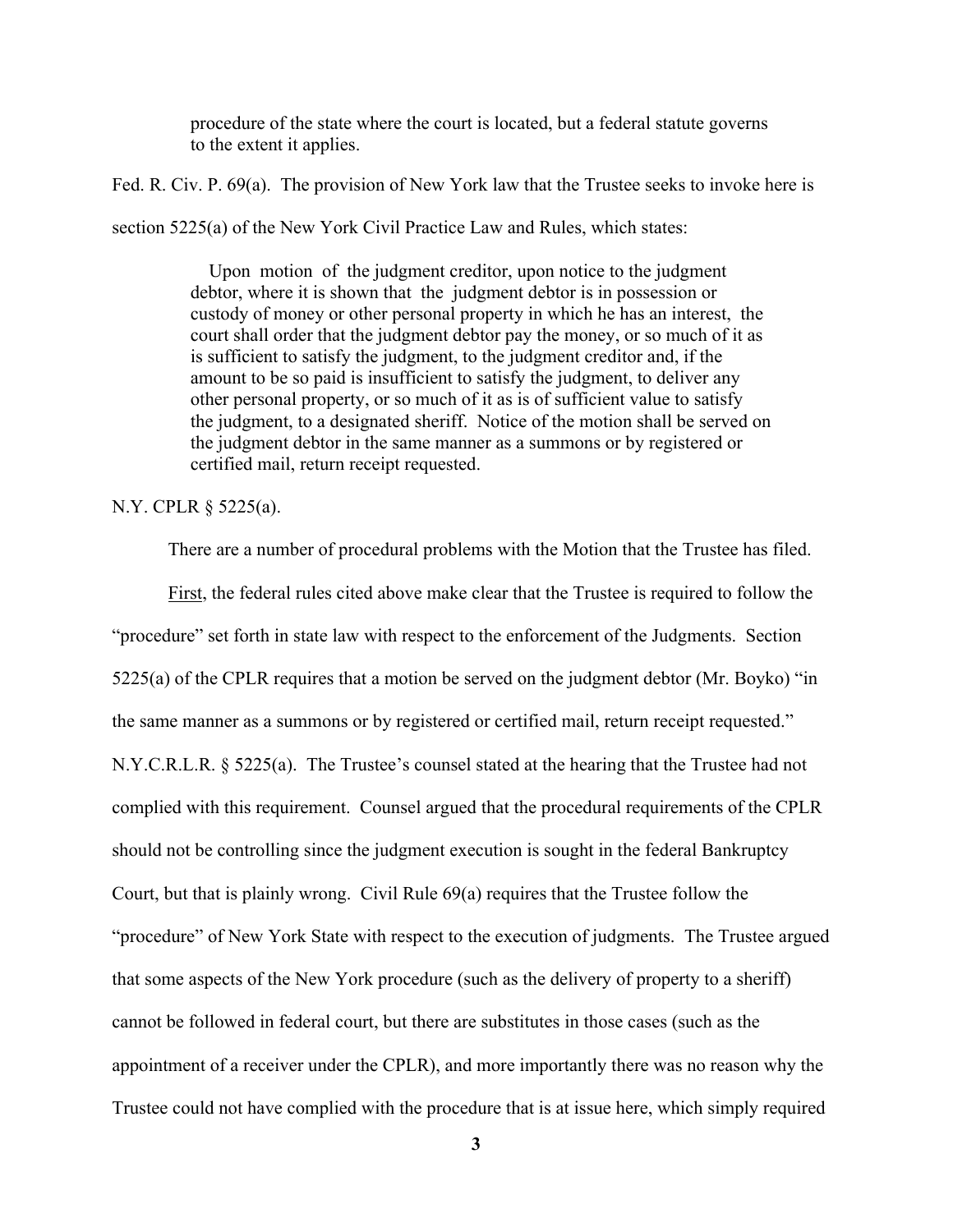that the motion be served in the same manner as a summons or by certified or registered mail. Finally, the Trustee argued that the required service procedure is a pointless one. However, the purpose of the service requirement is to provide extra assurance that the defendant is aware of the motion. *See* 11 Weinstein, Korn & Miller, *New York Civil Practice: CPLR* ¶ 5225.03 (David L Ferstendig ed. 2021). I see nothing pointless in this procedure, and in any event the rules required compliance with it. I have no right to nullify the clear procedural requirements of the applicable rules just because the Trustee thinks they should not exist.

Second, the Trustee has misunderstood the scope and purpose of section 5225(a). The main purpose of section 5225(a) is to provide a mechanism to compel the delivery of property when it is being kept in a location where the sheriff cannot otherwise levy upon it. *Id.,* ¶ 5225.00 (2021). In order to invoke section 5225, a judgment creditor must identify specific assets that clearly are in the possession of the judgment creditor and that the judgment creditor should be compelled to pay over. As the McKinney's practice commentary to section 5225(a) states:

> The primary burden of the judgment creditor under CPLR 5225 is one of proof. The court will not direct the judgment debtor to pay over money, for example, unless it has been clearly established that the judgment debtor has money to pay over. Nor will it compel the judgment debtor to deliver property that has not clearly been shown to be in the judgment debtor's possession or control. Useful though this device is, therefore, the judgment creditor must approach it armed with a convincing array of evidence.

Siegel, Practice Commentaries, McKinney's Con. Laws of N.Y., CPLR C5225:1. Failure to comply with an order issued pursuant to section 5225(a) is punishable by contempt, *see* N.Y. CPLR 5251 (providing that refusal or willful neglect of any person to obey an order granted pursuant to Article 52 shall be punishable as a contempt of court), which provides all the more reason why a turnover order should require a specific showing that the defendant actually has possession of the cash or personal property that is the subject of the turnover order.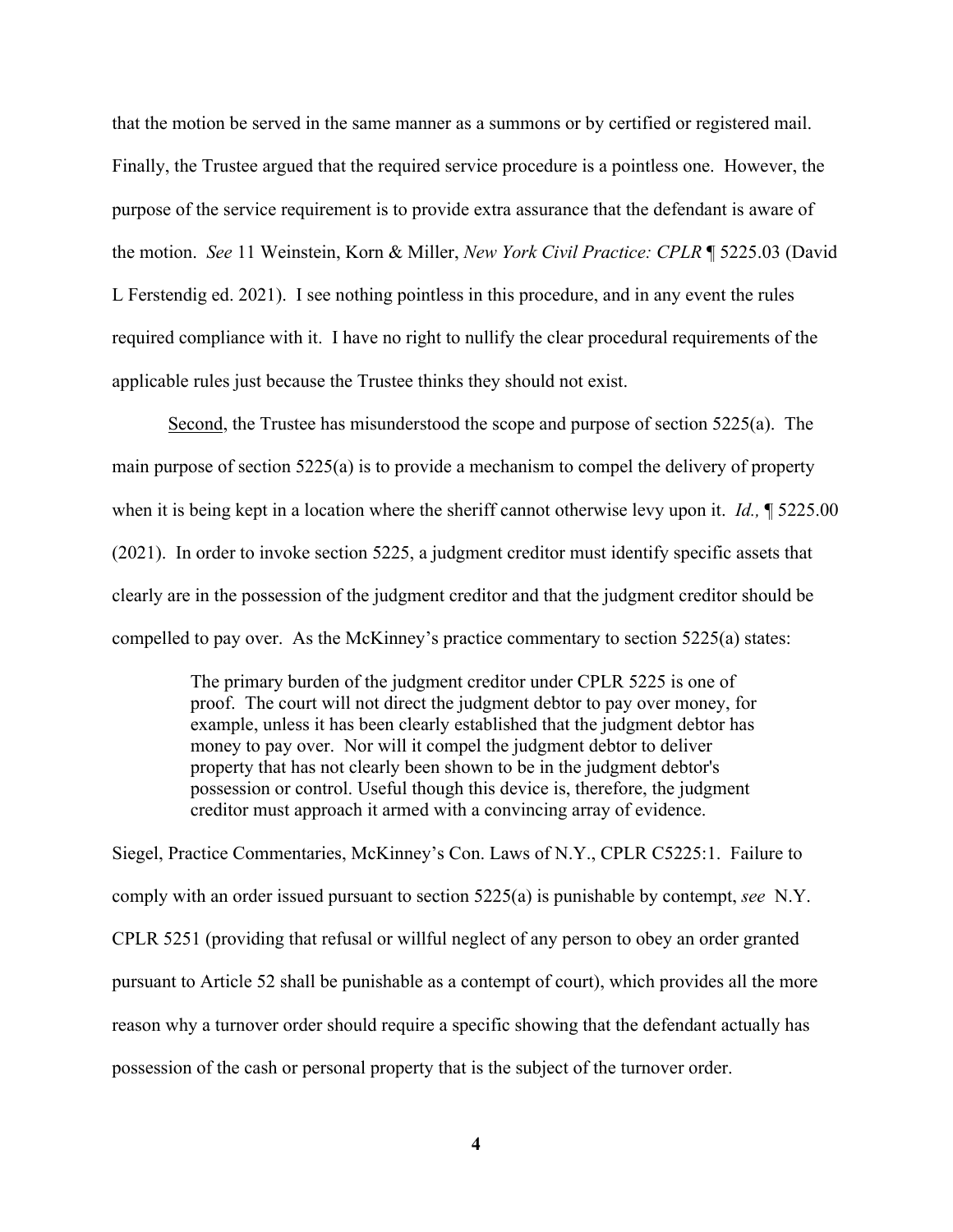Accordingly, courts have held that orders issued under CPLR § 5225(a) are not properly directed at a defendant's assets generally, but must be directed to specific pieces of property upon a showing that such property actually is held by the defendant. *See Mattel, Inc. v. Arming*, No. 18 Civ 8824 (LAP), 2021 WL 3683871, at \*24 (S.D.N.Y. Aug. 18, 2021); *Bernard v. Lombardo*, No. 16 Cv. 863 (RMB), 2016 U.S. Dist. LEXIS 177620, at \*4 (S.D.N.Y. November 23, 2016); *Allstar Mktg. Grp., LLC v. 178623*, No. 19-cv-3186 (AJN), 2020 U.S. Dist. LEXIS 181086, at \*20 (S.D.N.Y. September 30, 2020); *Moose Toys Pty LTD v. Addition*, No. 18 cv9262 (AJN), 2020 U.S. Dist. LEXIS 95387, at \*22 (S.D.N.Y. May 31, 2020). If a movant fails to show that the judgment debtor is in possession or custody of money or specific personal property, the motion under section 5225(a) is defective. *Id*. It "is error to compel delivery of property where a factual question exists as to whether the judgment debtor is in possession of such property, since the court will not compel a judgment debtor to deliver property that has not clearly been shown to be in the judgment debtor's possession or control." N.Y. Jur.2d *Determination of motion in turnover proceeding where property in possession of judgment debtor* § 262; *see also Winkler v. Allvend Indus., Inc.,* 588 N.Y.S.2d 883, 884-85 (App. Div. 2d Dept. 1992) (reversing order issued under CPLR  $\S$  5225 and remanding for resolution of issues as to defendant's actual stock ownership); *Penn v. Faber*, 344 N.Y.S.2d 196, 197 (App. Div. 2d Dept. 1973) (error to issue order compelling the turnover of stock under section 5225(a) without a determination that defendant actually owned the stock at issue); *Erin Capital Mgmt., LLC v. Celis*, 854 N.Y.S.2d 640, 642-43 (Sup. Ct. Nassau Cty. 2008) (refusing to issue order under section 5225(a) based on alleged ownership of luxury automobile).

Here, the Trustee has made no specific showing that Mr. Boyko has cash sufficient to pay the Judgments. There is evidence that he had considerable wealth, but that is not sufficiently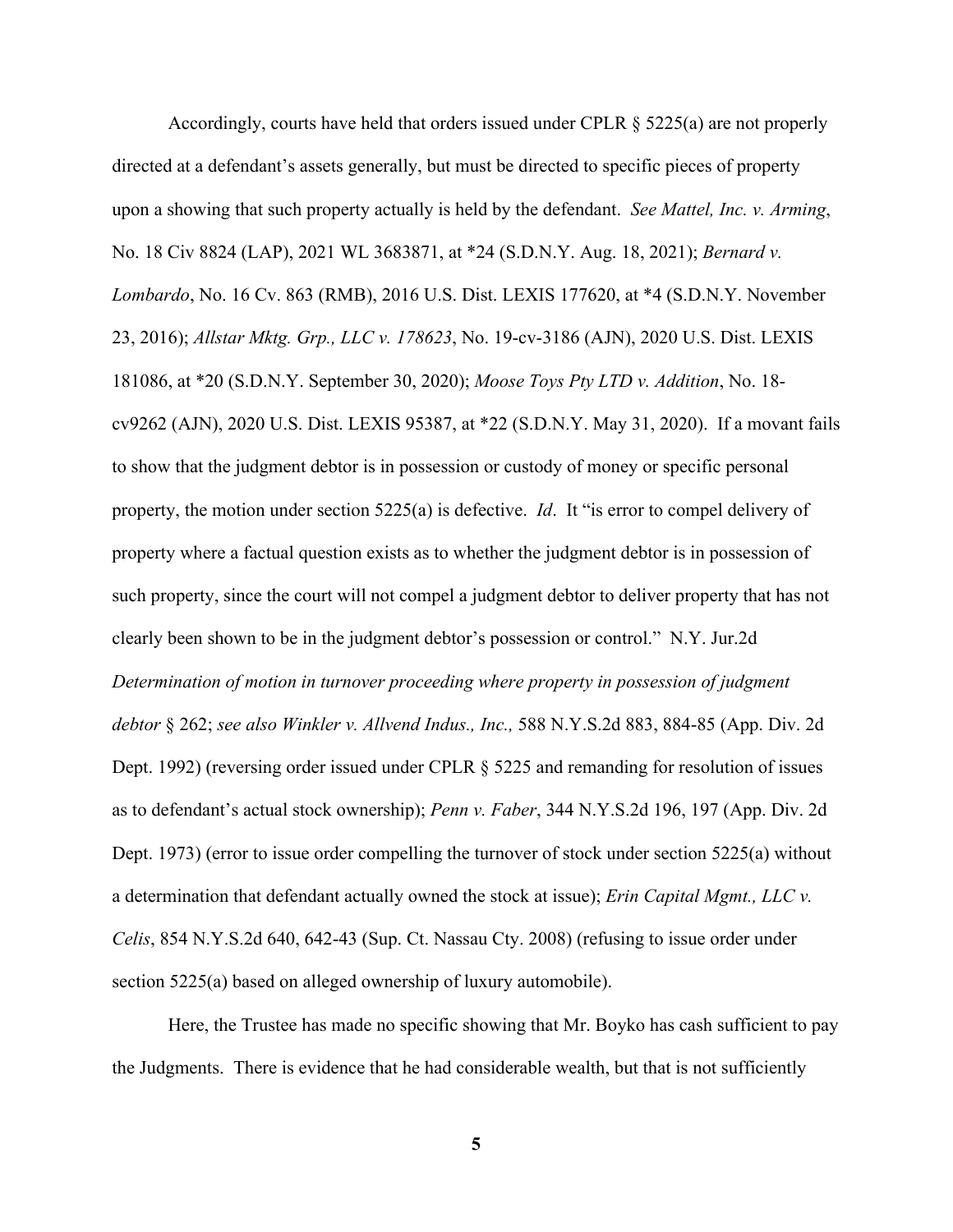specific. In effect, the Trustee asks me to indulge a presumption that Mr. Boyko must be able to satisfy the Judgments and to excuse the Trustee from the painstaking work of actually finding specific assets with which the satisfy the Judgments. That is not a proper request under CPLR § 5225(a), which requires a showing that the defendant actually currently holds unencumbered cash that could be sued to satisfy the Judgments. That means the Trustee must use discovery tools and other means to identify cash transfers, bank accounts or other evidence of actual cash resources and then either to attach them through ordinary means or (if that cannot be done) to seek a proper turnover order. *See* Weinstein, Korn & Miller, *supra,* at ¶ 5225.00 ("The creditor must demonstrate to the court, usually through the use of the devices in CPLR 5223 and CPLR 5224, the existence of property, including money.") I sympathize with the Trustee's complaint that the available tools for the enforcement of judgments may entail too much difficulty and expense, but the procedures are plainly written and they must be followed.

As to personal property: there is no evidence presently before me showing that Boyko actually owns stock in B2B-Center. To the contrary: he testified at trial that he does not own that stock. Similarly, there is no evidence that as of today Boyko actually owns the limited partnership interests that the Trustee has identified. He testified a number of months ago that he was in the process of trying to terminate that interest. Discovery of the partnership certainly could answer the question, but the Trustee has not pursued that available option.

In any event, the proper procedure (if the Trustee believes he has evidence sufficient to show possession by Boyko of sufficient cash or specific personal property with which to satisfy the judgment) is to serve a motion upon Boyko in the manner required by CPLR  $\S$  5225(a), and then to resolve any disputed factual issues in the course of a properly-commenced motion hearing.

**6**